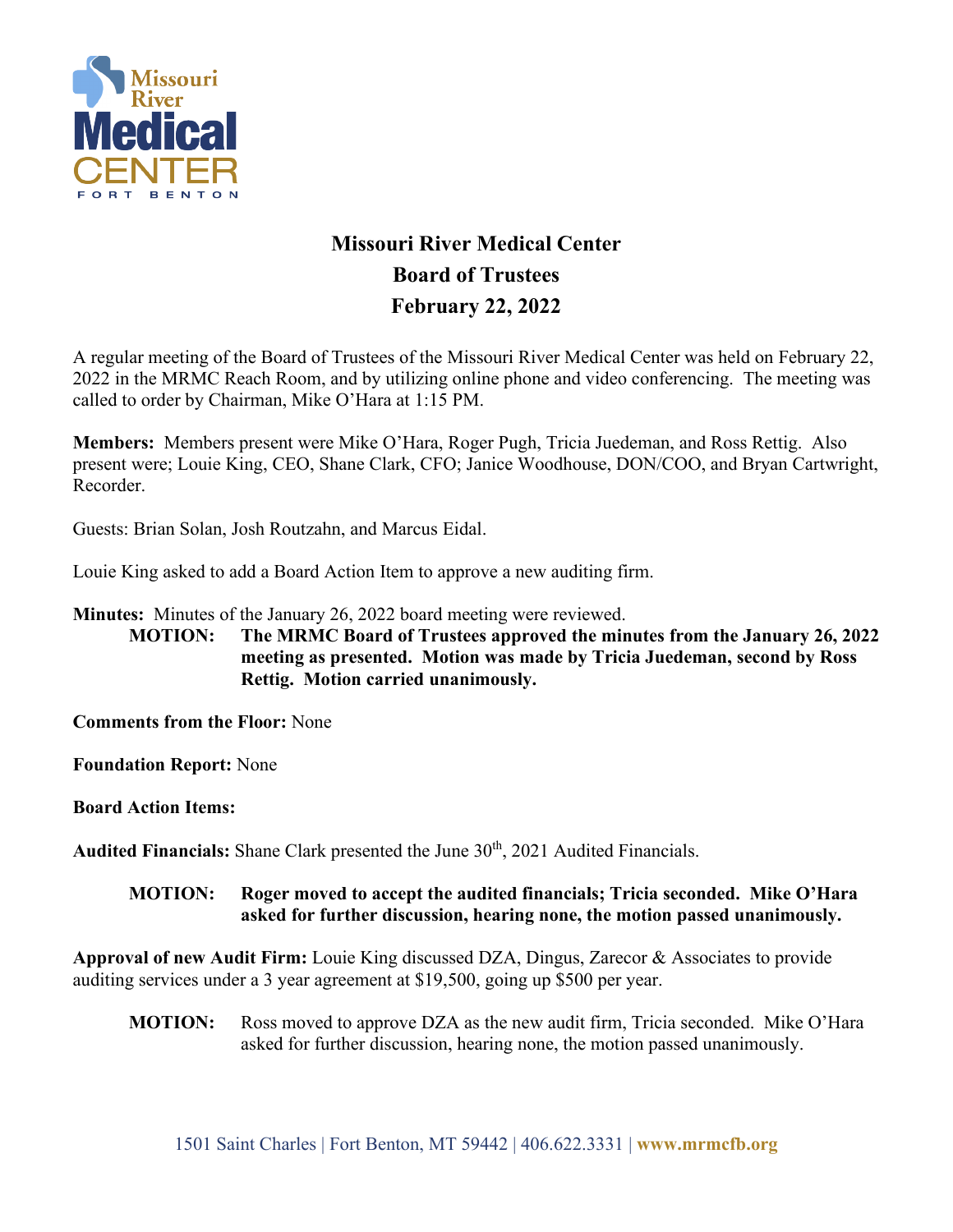

- **Approval of a Resolution calling for a Mail Election for 2 open seats on Hospital District Public Board.**
	- **MOTION: The MRMC Board of Trustees moved to approve the Resolution calling for a Mail Election, motion was made by Tricia, second by Roger. Mike O'Hara asked for any more discussion. There was none. Motion carried unanimously.**
- **Approval of Door Locks**
	- o The board reviewed a proposal for Door & Hardware Unlimited to rekey door locks at MRMC, to help with Safety, Disaster Preparedness, and Security.
	- **MOTION: The MRMC Board of Trustees moved to approve Door & Hardware Unlimited to rekey locks at MRMC, motion was made by Tricia, Second by Roger. Mike O'Hara asked for any more discussion. There was none. Motion carried unanimously.**
- **Nursing Services – DON/COO Report**
	- o Janice Woodhouse discussed utilizing staffing agencies to help with staffing. Northern Montana Alliance in Havre has a Rural Hospital placement and Training program Janice reported.
- **Brian Solan with Ameresco discussed being involved in the Phase 3 of construction projects which includes the remodel of the old clinic for Physical Therapy. Slate architects will tour the hospital later in the day and give MRMC a proposal on the PT remodel in the old clinic.**
- **Financial Services Report**
	- o Shane reported the financials for January 2022. Inpatient revenue continued to be below budget with \$66k in total revenue. LTC gross revenue was over budget with \$159k in gross revenue and outpatient revenue was also over budget with \$220k in outpatient revenue and \$90k in clinic gross revenue. Professional expenses continue to be over budget with contract staffing while supplies were also over budget with additional lab, long term care, and food supplies. Loss from operations was \$69k and the net loss was \$14k after the tax subsidy revenue.
- **CEO Report**
	- o Louie King reported that MRMC had three Swing Bed patients in house today. Louie stated that we pursue patients to come to MRMC. The Swing Bed patients are a key source to help MRMC Financially. Due to the education day, Louie said he will forfeit time to make sure